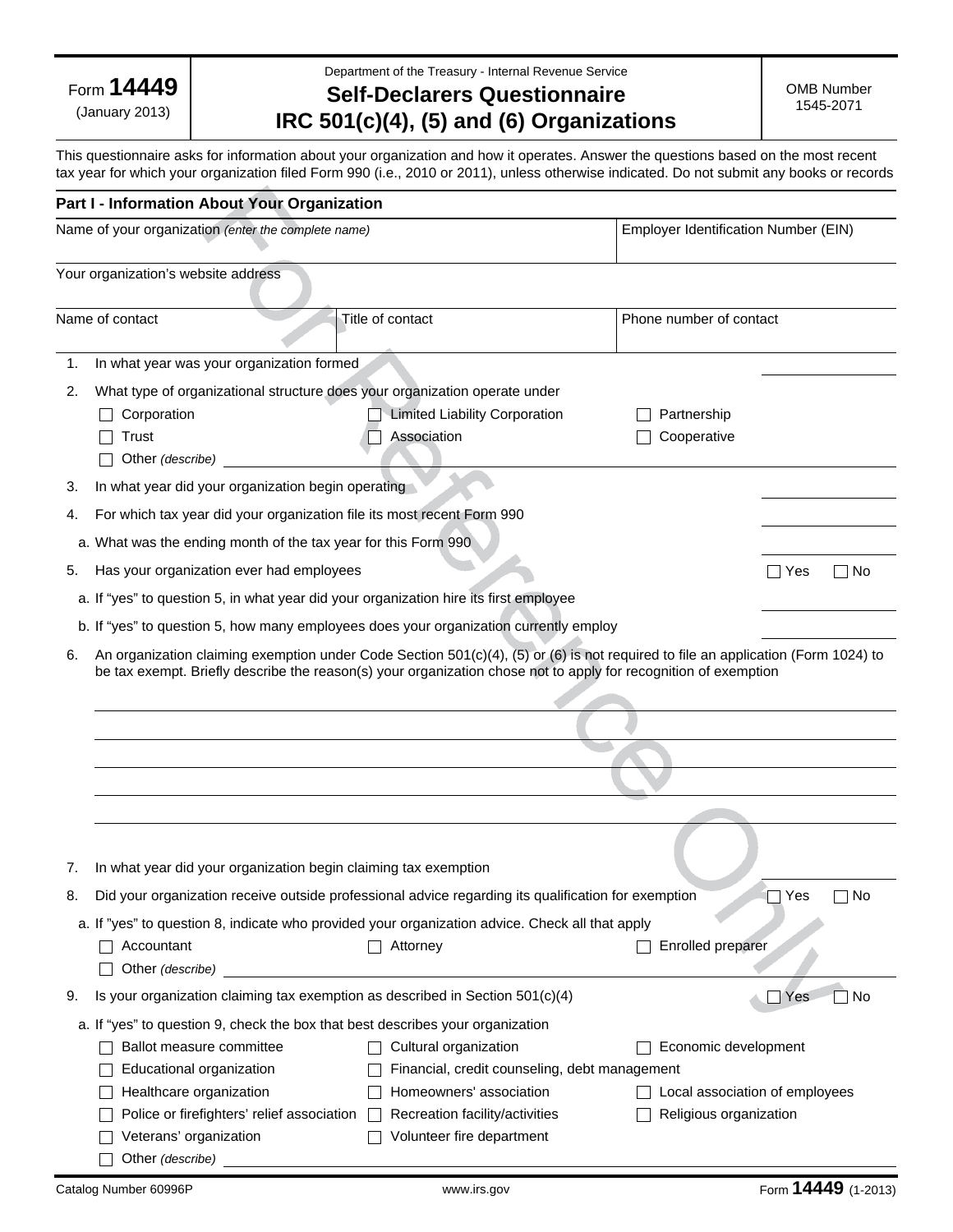| 10. | Is your organization claiming tax exemption as described in Section $501(c)(5)$ | Yes           | No.                        |     |     |
|-----|---------------------------------------------------------------------------------|---------------|----------------------------|-----|-----|
|     | a. If "yes" to question 10, check the box that best describes your organization |               |                            |     |     |
|     | Agricultural                                                                    | Horticultural | Labor                      |     |     |
|     | Other (describe)<br>$\blacksquare$                                              |               |                            |     |     |
| 11. | Is your organization claiming tax exemption as described in Section $501(c)(6)$ |               |                            | Yes | No. |
|     | a. If "yes" to question 11, check the box that best describes your organization |               |                            |     |     |
|     | Business league, trade association, professional association                    |               | Chamber of commerce        |     |     |
|     | Real estate board<br>Board of trade                                             |               | Professional sports league |     |     |
|     | Other (describe)                                                                |               |                            |     |     |

## **Part II – Information About Your Activities and Related Organizations**

12. Enter the percentage of your organization's revenue, expenses and staff/volunteer time dedicated to each of the following activities during the most recent tax year for which your organization filed Form 990. If your organization did not conduct a particular activity in that year, enter "0" for the percentages. For each activity, indicate whether all, some or none of the income from that activity was unrelated business income (UBI)

| <b>Activity</b>                                                                                                                       | Percentage<br>of Revenue | Percentage<br>of Expenses | Percentage<br>of Time | <b>Portion of Income from Activity</b><br>that is UBI (All, Some, None) |
|---------------------------------------------------------------------------------------------------------------------------------------|--------------------------|---------------------------|-----------------------|-------------------------------------------------------------------------|
| Attempting to influence legislation                                                                                                   |                          |                           |                       |                                                                         |
| Conducting any gaming activities such as<br>pull-tabs, bingo, raffles, etc                                                            |                          |                           |                       |                                                                         |
| Conducting trade shows                                                                                                                |                          |                           |                       |                                                                         |
| Engaging in collective bargaining on behalf of<br>members                                                                             |                          |                           |                       |                                                                         |
| Promoting a single product brand,<br>manufacturer or technology                                                                       |                          |                           |                       |                                                                         |
| Providing or maintaining community property                                                                                           |                          |                           |                       |                                                                         |
| Providing and maintaining facilities available<br>only to members (or guests of members)                                              |                          |                           |                       |                                                                         |
| Providing other services to your<br>organization's members                                                                            |                          |                           |                       |                                                                         |
| Publishing (in print or online) a magazine,<br>professional journal, newsletter or<br>membership directory                            |                          |                           |                       |                                                                         |
| Publishing (either as part of another<br>publication or separately) a catalog of your<br>organization's members' products or services |                          |                           |                       |                                                                         |
| Sale of advertising                                                                                                                   |                          |                           |                       |                                                                         |
| Supporting or opposing candidates for public<br>office                                                                                |                          |                           |                       |                                                                         |
|                                                                                                                                       |                          |                           |                       |                                                                         |

Page 2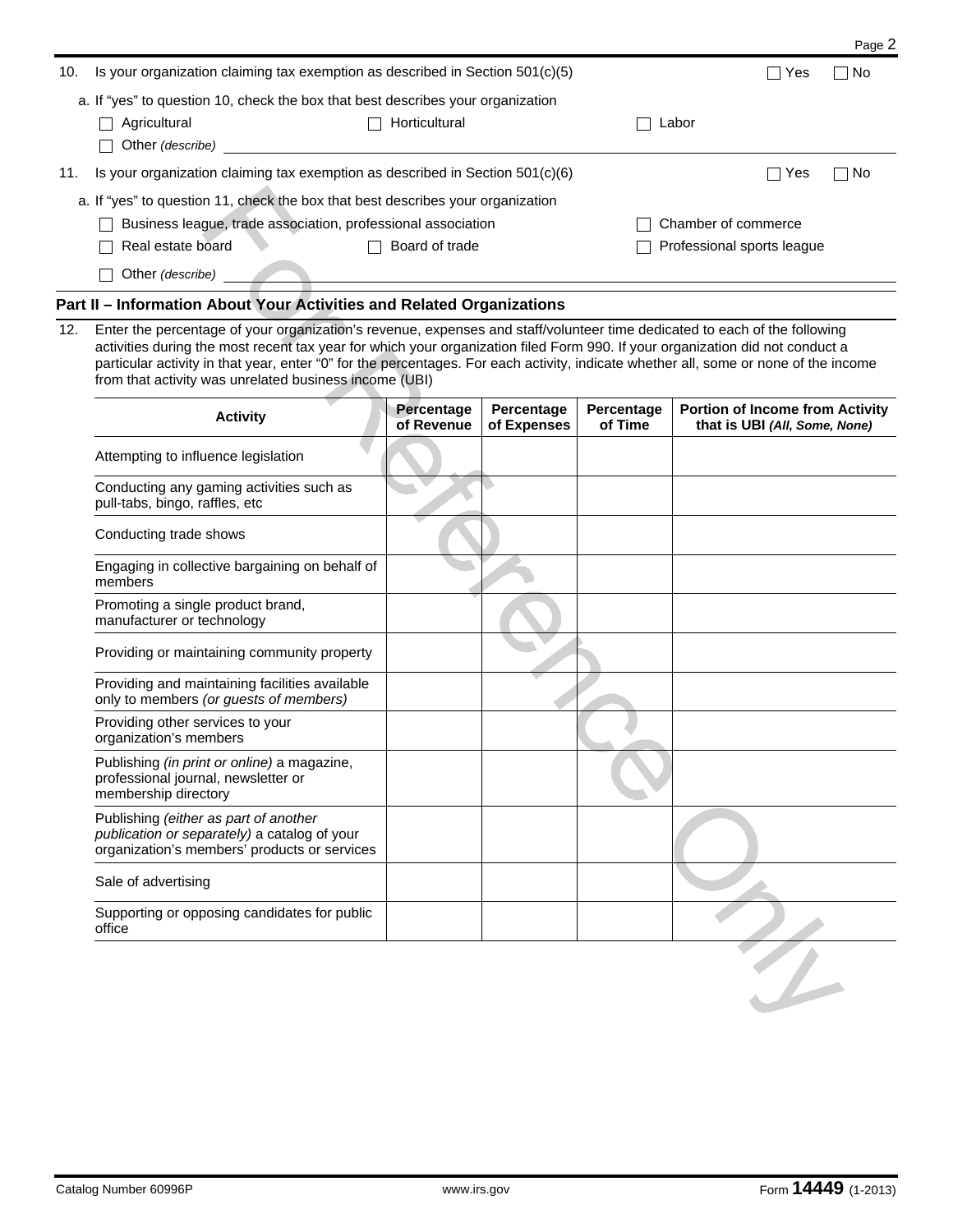- 13. During the most recent tax year for which your organization filed Form 990, did your organization conduct any activities not described in question 12  $\Box$  Yes  $\Box$  No
	- a. If "yes" to question 13, list each of those activities in order of percentage of time, starting with the most time devoted. Indicate the activity and the percentage of your organization's revenue, expenses and staff/volunteer time devoted to the activity during the most recent tax year for which your organization filed Form 990. For each activity, indicate whether all, some or none of the income from that activity was unrelated business income (UBI), as defined in the instructions for your most recently filed Form 990. Do not include as UBI income that is excluded from tax under Section 512, 513 or 514 of the Internal Revenue Code

| <b>Activity</b> | Percentage<br>of Revenue | Percentage<br>of Expenses | Percentage<br>of Time | <b>Portion of Income from Activity</b><br>that is UBI (All, Some, None) |
|-----------------|--------------------------|---------------------------|-----------------------|-------------------------------------------------------------------------|
| 1.              |                          |                           |                       |                                                                         |
| 2.              |                          |                           |                       |                                                                         |
| 3.              |                          |                           |                       |                                                                         |
| 4.              |                          |                           |                       |                                                                         |
| 5.              |                          |                           |                       |                                                                         |
| 6.              |                          |                           |                       |                                                                         |
| 7.              |                          |                           |                       |                                                                         |
| 8.              |                          |                           |                       |                                                                         |
| 9.              |                          |                           |                       |                                                                         |
| 10.             |                          |                           |                       |                                                                         |
| 11.             |                          |                           |                       |                                                                         |
| 12.             |                          |                           |                       |                                                                         |

b. For each activity listed in question 13a, enter the name and line number of each followed by a detailed description of that activity. To the extent an activity is related to your organization's tax-exempt purposes, describe how it furthers those tax-exempt purposes

| 14. | candidates for public office      | During the most recent tax year for which your organization filed Form 990 (i.e., 2010 or 2011), did your<br>organization participate or intervene in any political campaigns on behalf of or in opposition to any | $\Box$ Yes<br>No    |
|-----|-----------------------------------|--------------------------------------------------------------------------------------------------------------------------------------------------------------------------------------------------------------------|---------------------|
|     | during that tax year              | a. If "yes" to question 14, what dollar amount did your organization spend on political campaign intervention                                                                                                      |                     |
|     | intervention during that tax year | b. If "yes" to question 14, how many volunteer hours did your organization use in political campaign                                                                                                               |                     |
|     | intervention during that tax year | c. If "yes" to question 14, how many paid staff hours did your organization use in political campaign                                                                                                              |                     |
|     | Catalog Number 60996P             | www.irs.gov                                                                                                                                                                                                        | Form 14449 (1-2013) |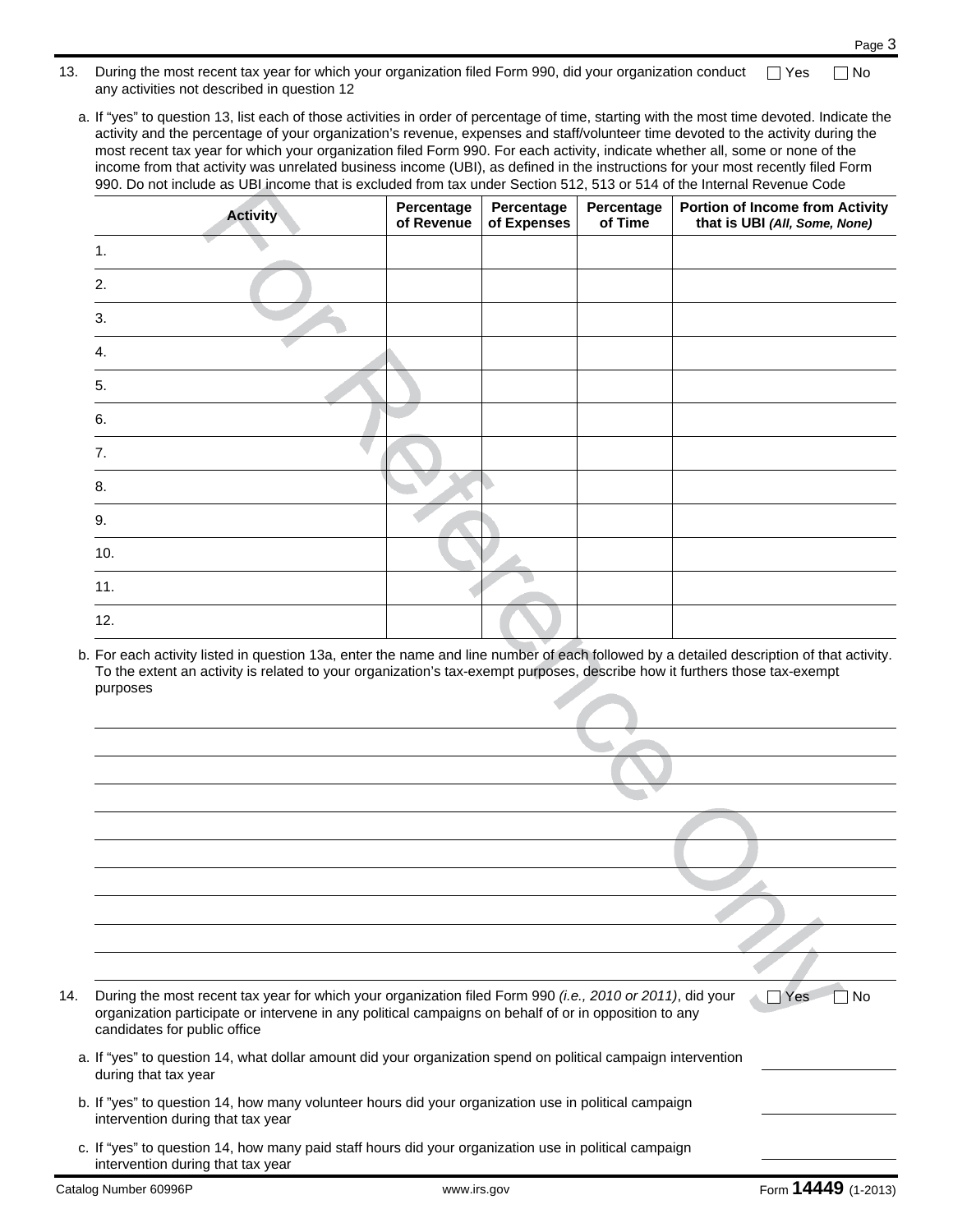| 15. | Between January 1, 2012, and December 31, 2012, did your organization participate or intervene in any<br>political campaigns on behalf of or in opposition to any candidates for public office                                                          |     | No.  |
|-----|---------------------------------------------------------------------------------------------------------------------------------------------------------------------------------------------------------------------------------------------------------|-----|------|
|     | a. If "yes" to question 15, what dollar amount did your organization spend on political campaign intervention<br>between January 1, 2012, and December 31, 2012                                                                                         |     |      |
|     | b. If "yes" to question 15, how many volunteer hours did your organization use in political campaign<br>intervention between January 1, 2012, and December 31, 2012                                                                                     |     |      |
|     | c. If "yes" to question 15, how many paid staff hours did your organization use in political campaign<br>intervention between January 1, 2012, and December 31, 2012                                                                                    |     |      |
| 16. | Between January 1, 2012, and December 31, 2012, did your organization purchase any radio, TV,<br>newspaper, or other advertisements, or other media time or space, to support or oppose candidates for<br>public office                                 | Yes | No   |
|     | a. If "yes" to question 16, what amount did your organization spend on these advertisements and media buys<br>between January 1, 2012, and December 31, 2012                                                                                            |     |      |
| 17  | Between January 1, 2012, and December 31, 2012, did your organization purchase any radio, TV,<br>newspaper, or other advertisements, or other media time or space, to influence legislation                                                             | Yes | No   |
|     | a. If "yes" to question 17, what amount did your organization spend on these advertisements and media buys<br>between January 1, 2012, and December 31, 2012                                                                                            |     |      |
| 18. | Between January 1, 2012, and December 31, 2012, did your organization purchase any radio, TV,<br>newspaper, or other advertisements, or other media time or space, to engage in public advocacy not<br>related to legislation or election of candidates | Yes | □ No |
|     | a. If "yes" to question 18, what amount did your organization spend on these advertisements and media buys<br>between January 1, 2012, and December 31, 2012                                                                                            |     |      |
| 19. | Does your organization have any related organizations (as defined in the instructions for your most recently $\Box$ Yes<br>filed Form 990)                                                                                                              |     | No   |

| a. If 'Yes" to question 19, list each of your related organizations (as defined in the instructions for your most recently filed Form 990)                          |  |
|---------------------------------------------------------------------------------------------------------------------------------------------------------------------|--|
| and provide the information requested below. If your organization does not have any ownership or control of a related<br>organization, enter "0" in the last column |  |
|                                                                                                                                                                     |  |

|                | <b>Name of Related</b><br>Organization | <b>Type of Organization</b><br>(Nonprofit Corporation, Stock<br>Corporation, Partnership, LLC,<br>Trust) | <b>Primary Activity</b> | <b>Percent Ownership of Related</b><br><b>Organization or Percent Control</b><br>of Nonprofit Board, if any |
|----------------|----------------------------------------|----------------------------------------------------------------------------------------------------------|-------------------------|-------------------------------------------------------------------------------------------------------------|
| $\mathbf{1}$ . |                                        |                                                                                                          |                         |                                                                                                             |
| 2.             |                                        |                                                                                                          |                         |                                                                                                             |
| 3.             |                                        |                                                                                                          |                         |                                                                                                             |
| 4.             |                                        |                                                                                                          |                         |                                                                                                             |
| 5.             |                                        |                                                                                                          |                         |                                                                                                             |
| 6.             |                                        |                                                                                                          |                         |                                                                                                             |
| 7.             |                                        |                                                                                                          |                         |                                                                                                             |
| 8.             |                                        |                                                                                                          |                         |                                                                                                             |
| 9.             |                                        |                                                                                                          |                         |                                                                                                             |
| 10.            |                                        |                                                                                                          |                         |                                                                                                             |

Page 4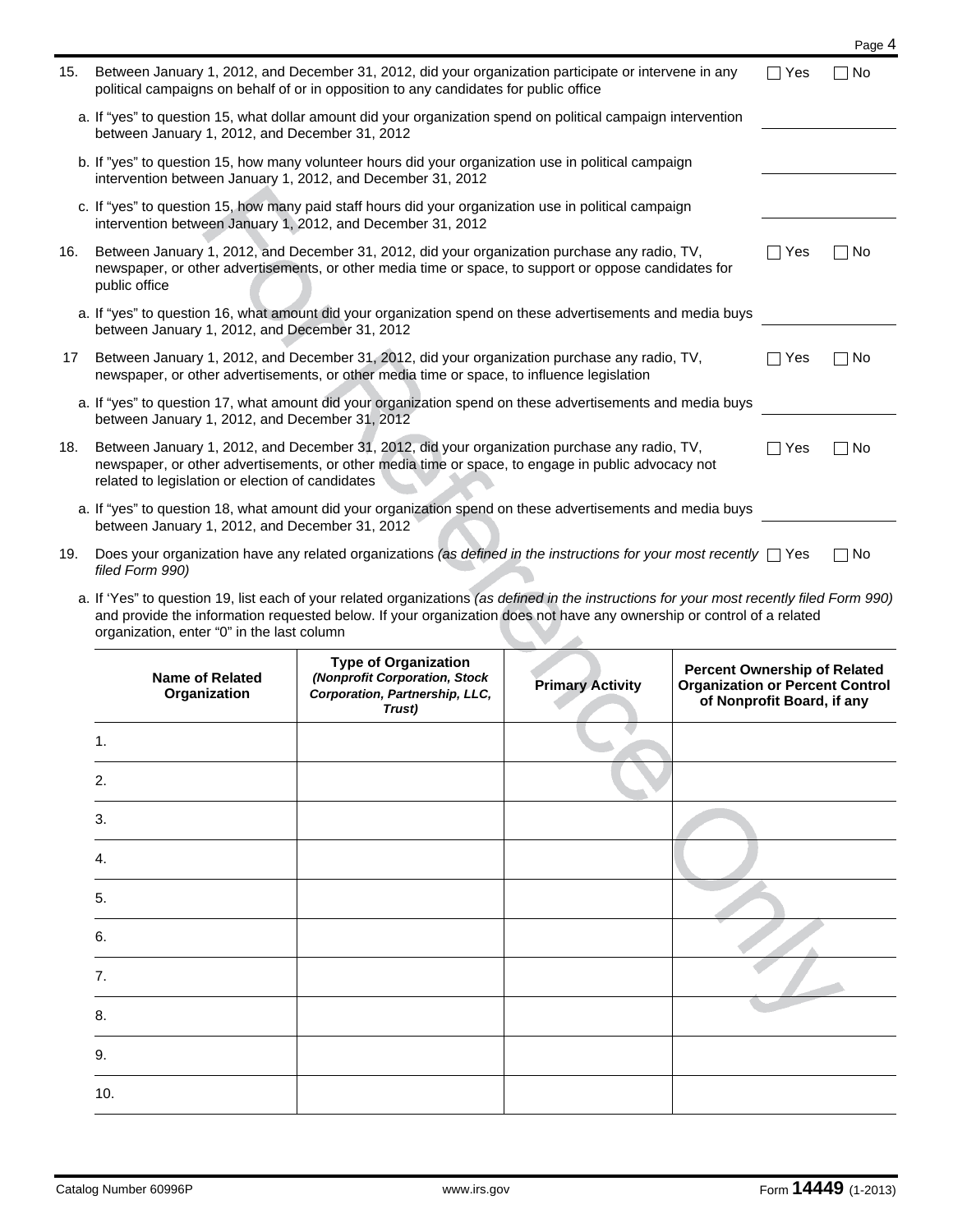## **Part III – Information About Your Revenue and Expenses**

20. For each category below, list the total revenue your organization received during the most recent tax year for which your organization filed Form 990, and list the amount of total revenue that was unrelated business income *(as defined in the instructions for your most recently filed Form 990, but not including income that is excluded from tax under Section 512, 513 or 514 of the Internal Revenue Code)*. Report gross rather than net revenue. Do not include an item of revenue in more than one line. If your organization did not have a particular type of revenue, enter "0" for that category

| <b>Type of Revenue</b>                                 | <b>Total Revenue</b> | <b>Amount of Unrelated</b><br><b>Business Income</b> |
|--------------------------------------------------------|----------------------|------------------------------------------------------|
| Fundraising events<br>1.                               |                      |                                                      |
| Noncash contributions<br>2.                            |                      |                                                      |
| Membership dues (contributions)<br>3.                  |                      |                                                      |
| Other contributions<br>4.                              |                      |                                                      |
| Membership dues (payments for goods or services)<br>5. |                      |                                                      |
| Program service revenue<br>6.                          |                      |                                                      |
| Investment income<br>7.                                |                      |                                                      |
| Rental income<br>8.                                    |                      |                                                      |
| Income from sale of assets<br>9.                       |                      |                                                      |
| 10. Income from gaming                                 |                      |                                                      |
| 11. Other revenue                                      |                      |                                                      |
| Total revenue (should equal sum of lines 1-11)         |                      |                                                      |

21. For each calendar year *(January 1 through December 31)* below, list the total amount of contributions over \$50,000 your organization received during that year and the total number of donors of over \$50,000 who were individuals, tax-exempt organizations, for-profit corporations and other entities

| Calendar<br>Year | <b>Total Amount of</b><br><b>Contributions over</b><br>\$50,000 | Number of<br><b>Individual Donors</b> | <b>Number of Tax-</b><br><b>Exempt Organization</b><br><b>Donors</b> | <b>Number of For-Profit</b><br><b>Corporation Donors</b> | <b>Number of Other</b><br><b>Donors</b> |
|------------------|-----------------------------------------------------------------|---------------------------------------|----------------------------------------------------------------------|----------------------------------------------------------|-----------------------------------------|
| 2010             |                                                                 |                                       |                                                                      |                                                          |                                         |
| 2011             |                                                                 |                                       |                                                                      |                                                          |                                         |
| 2012             |                                                                 |                                       |                                                                      |                                                          |                                         |

- 22. During the most recent tax year for which your organization filed Form 990, did your organization receive outside professional advice on any of the following? Check all that apply
	- $\Box$  Determining whether activities were unrelated or exempt
	- Allocating expenses between unrelated and exempt activities
	- Pricing between your organization and its related organizations for expenses incurred in unrelated activities
	- $\Box$  Did not receive outside professional advice

Other *(describe)*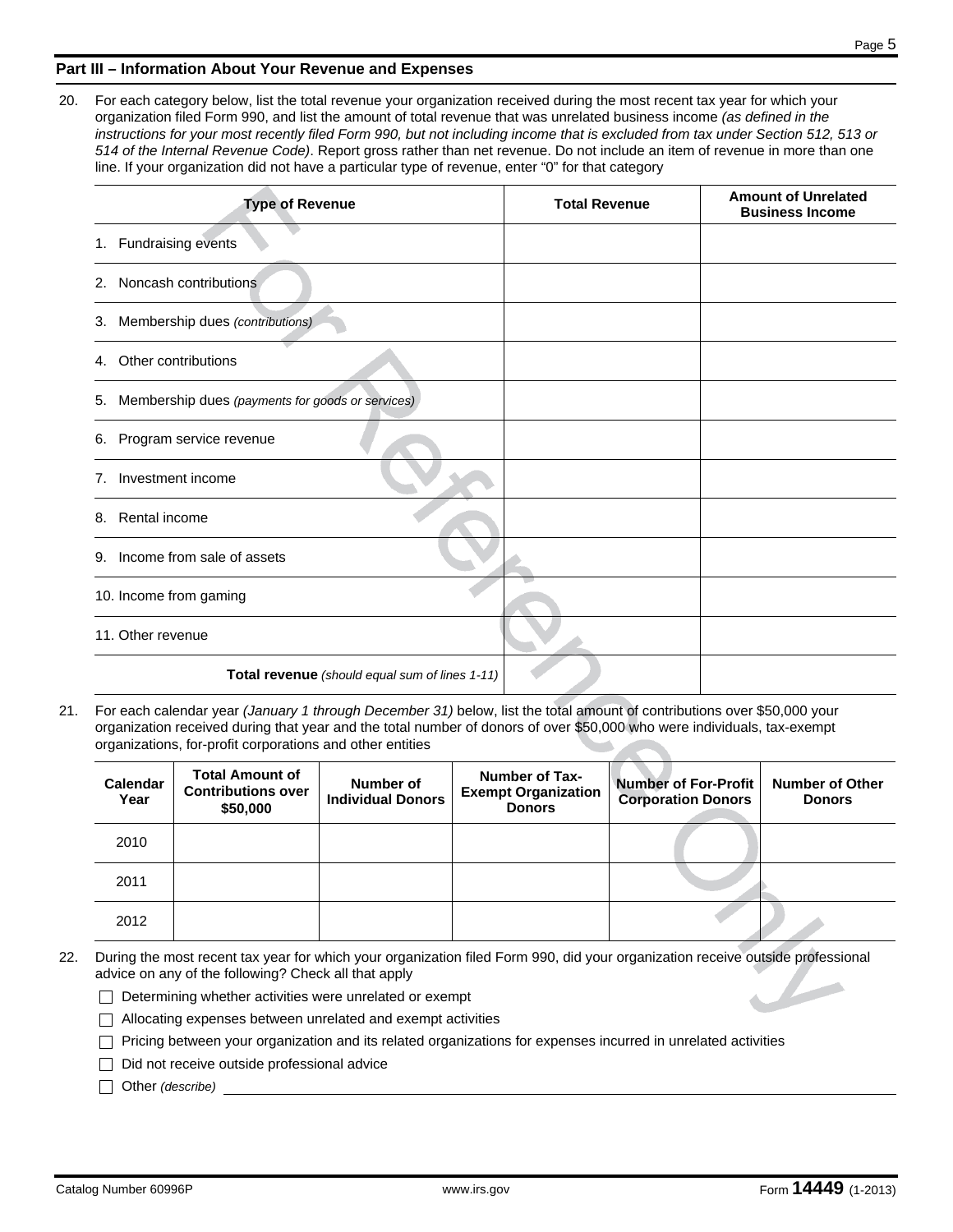|     |                                                                                                                                                                                                                                                                                                                                                                                                                       | Page 6 |
|-----|-----------------------------------------------------------------------------------------------------------------------------------------------------------------------------------------------------------------------------------------------------------------------------------------------------------------------------------------------------------------------------------------------------------------------|--------|
| 23. | During the most recent tax year for which your organization filed Form 990, did your organization have<br>Yes<br>unrelated business income of more than \$1,000                                                                                                                                                                                                                                                       | ∣ No   |
|     | If "no" to question 23, skip to question 24                                                                                                                                                                                                                                                                                                                                                                           |        |
|     | a. If "yes" to question 23, did your organization file a Form 990-T, Exempt Organization Business Income Tax [Yes<br>Return, for the most recent tax year for which your organization filed Form 990                                                                                                                                                                                                                  | ∩ No   |
|     | b. If "yes" to question 23a, using the total expenses reported for all activities on your organization's Form 990-T (Part II, line 29-<br>Total Deductions), provide a percentage breakdown of direct v. indirect expenses. If Form 990-T, Part II, line 29 contains a<br>number other than 0, the sum of the percentages below should be 100%. If Form 990-T, Part II, line 29 is 0, enter 0% on both<br>lines below |        |
|     | Direct expenses<br>%                                                                                                                                                                                                                                                                                                                                                                                                  |        |

| Indirect expenses                                                                                  |  |  |
|----------------------------------------------------------------------------------------------------|--|--|
|                                                                                                    |  |  |
| $\sim$ If "ves" to question 23a. did your organization have any unrelated business activities that |  |  |

- ctivities that resulted in losses  $\Box$  Yes during the most recent tax year for which your organization filed Form 990  $\Box$  No
- d. If "yes" to question 23c, list the five unrelated business activities that resulted in the largest losses shown on line 30 of your organization's Form 990-T and complete the columns below for each activity using the numbers reported on your organization's Form 990-T

Column Instructions:

- In 2nd column, enter the total income for the activity that was included on line 13, column A of Form 990-T
- In 3rd column, enter the unrelated business taxable income before net operating loss deduction for the activity that was included on line 30 of the Form 990-T
- In the 4th column, enter the direct expenses for the activity that were included on line 29 of Form 990-T
- In the last column, enter the indirect expenses for the activity that were included on line 29 of Form 990-T

| <b>Unrelated Business Activity</b> | Line 13, column (A)<br>(Total UBI) | Line 30 (UBI Before<br><b>Net Operating Loss</b><br>Deduction) | <b>Direct Expenses</b><br>included in line 29<br>(Total Deductions) | <b>Indirect Expenses</b><br>included in line 29<br>(Total Deductions) |
|------------------------------------|------------------------------------|----------------------------------------------------------------|---------------------------------------------------------------------|-----------------------------------------------------------------------|
|                                    |                                    |                                                                |                                                                     |                                                                       |
|                                    |                                    |                                                                |                                                                     |                                                                       |
|                                    |                                    |                                                                |                                                                     |                                                                       |
|                                    |                                    |                                                                |                                                                     |                                                                       |
|                                    |                                    |                                                                |                                                                     |                                                                       |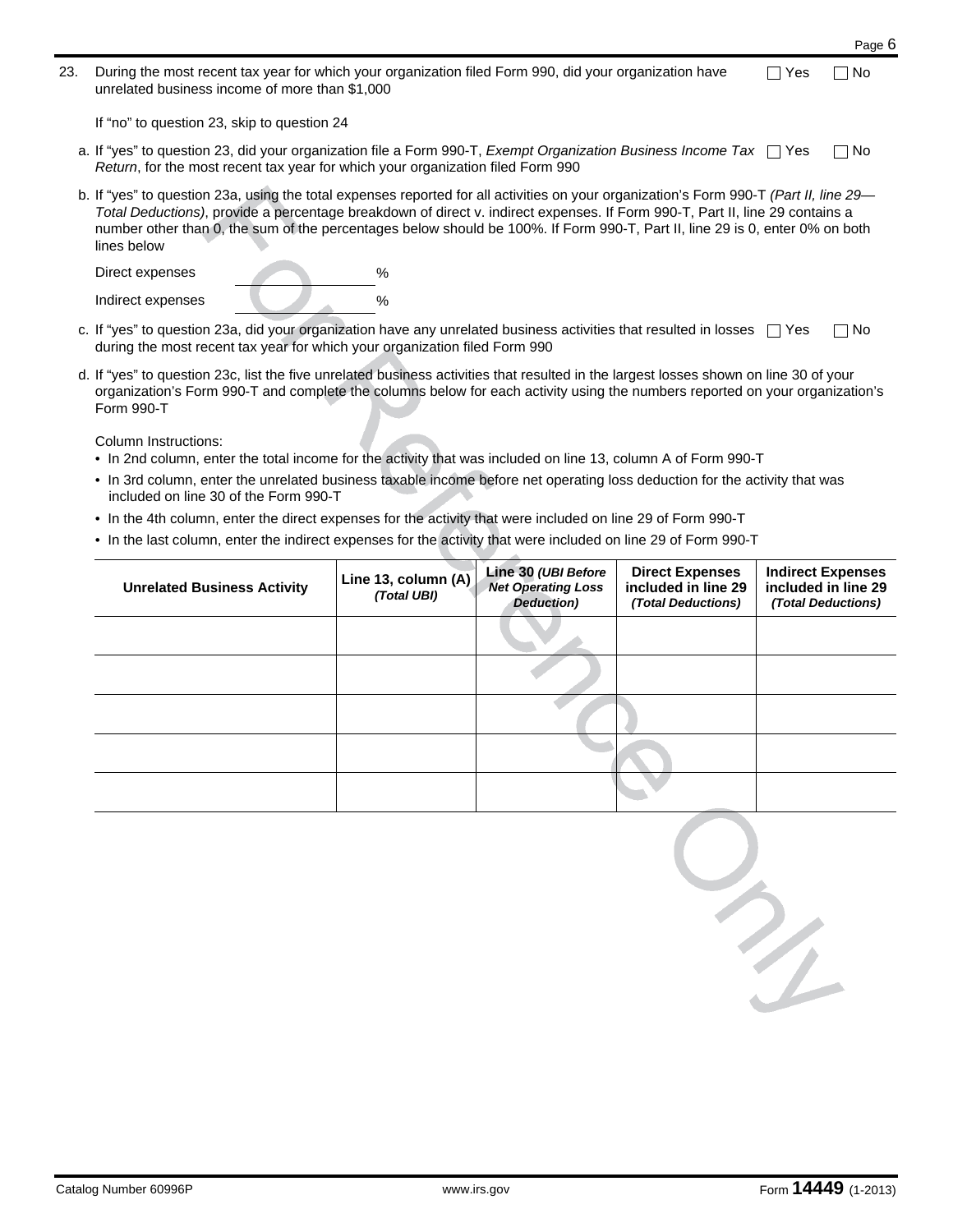24. For each category below, list the total expenses your organization incurred during the most recent tax year for which your organization filed Form 990. Do not include an item of expense in more than one line. If your organization did not have a particular type of expense, enter "0" for that category

| Grants and other assistance within the United States<br>Grants and other assistance outside the United States<br>Benefits paid to or for members<br>Compensation and benefits paid to or for officers, directors, trustees and key employees (as<br>defined in the instructions for your most recently filed Form 990)<br>Compensation and benefits paid to or for other employees<br>Fees for services (for management, legal, accounting, consulting, fundraising, investment<br>management and other services provided by non-employees)<br>Occupancy, rent, utilities and maintenance<br>Advertising/promotion |                                                                                                                                                                                           |  |
|--------------------------------------------------------------------------------------------------------------------------------------------------------------------------------------------------------------------------------------------------------------------------------------------------------------------------------------------------------------------------------------------------------------------------------------------------------------------------------------------------------------------------------------------------------------------------------------------------------------------|-------------------------------------------------------------------------------------------------------------------------------------------------------------------------------------------|--|
|                                                                                                                                                                                                                                                                                                                                                                                                                                                                                                                                                                                                                    |                                                                                                                                                                                           |  |
|                                                                                                                                                                                                                                                                                                                                                                                                                                                                                                                                                                                                                    |                                                                                                                                                                                           |  |
|                                                                                                                                                                                                                                                                                                                                                                                                                                                                                                                                                                                                                    |                                                                                                                                                                                           |  |
|                                                                                                                                                                                                                                                                                                                                                                                                                                                                                                                                                                                                                    |                                                                                                                                                                                           |  |
|                                                                                                                                                                                                                                                                                                                                                                                                                                                                                                                                                                                                                    |                                                                                                                                                                                           |  |
|                                                                                                                                                                                                                                                                                                                                                                                                                                                                                                                                                                                                                    |                                                                                                                                                                                           |  |
|                                                                                                                                                                                                                                                                                                                                                                                                                                                                                                                                                                                                                    |                                                                                                                                                                                           |  |
|                                                                                                                                                                                                                                                                                                                                                                                                                                                                                                                                                                                                                    |                                                                                                                                                                                           |  |
|                                                                                                                                                                                                                                                                                                                                                                                                                                                                                                                                                                                                                    |                                                                                                                                                                                           |  |
| 10. Lobbying                                                                                                                                                                                                                                                                                                                                                                                                                                                                                                                                                                                                       |                                                                                                                                                                                           |  |
| 11. Supporting or opposing candidates for public office                                                                                                                                                                                                                                                                                                                                                                                                                                                                                                                                                            |                                                                                                                                                                                           |  |
| 12. Payments of travel or entertainment expenses for any public officials                                                                                                                                                                                                                                                                                                                                                                                                                                                                                                                                          |                                                                                                                                                                                           |  |
| 13. Conferences/meetings/conventions                                                                                                                                                                                                                                                                                                                                                                                                                                                                                                                                                                               |                                                                                                                                                                                           |  |
|                                                                                                                                                                                                                                                                                                                                                                                                                                                                                                                                                                                                                    |                                                                                                                                                                                           |  |
|                                                                                                                                                                                                                                                                                                                                                                                                                                                                                                                                                                                                                    |                                                                                                                                                                                           |  |
|                                                                                                                                                                                                                                                                                                                                                                                                                                                                                                                                                                                                                    |                                                                                                                                                                                           |  |
|                                                                                                                                                                                                                                                                                                                                                                                                                                                                                                                                                                                                                    | 14. Payments to affiliates<br>Total expenses (should equal sum of lines 1-15)<br>During your organization's most recent tax year for which it filed Form 990, did your organization pay a |  |

a. If "yes" to question 25, what dollar amount of section 527(f) tax did your organization pay

 $\frac{1}{2}$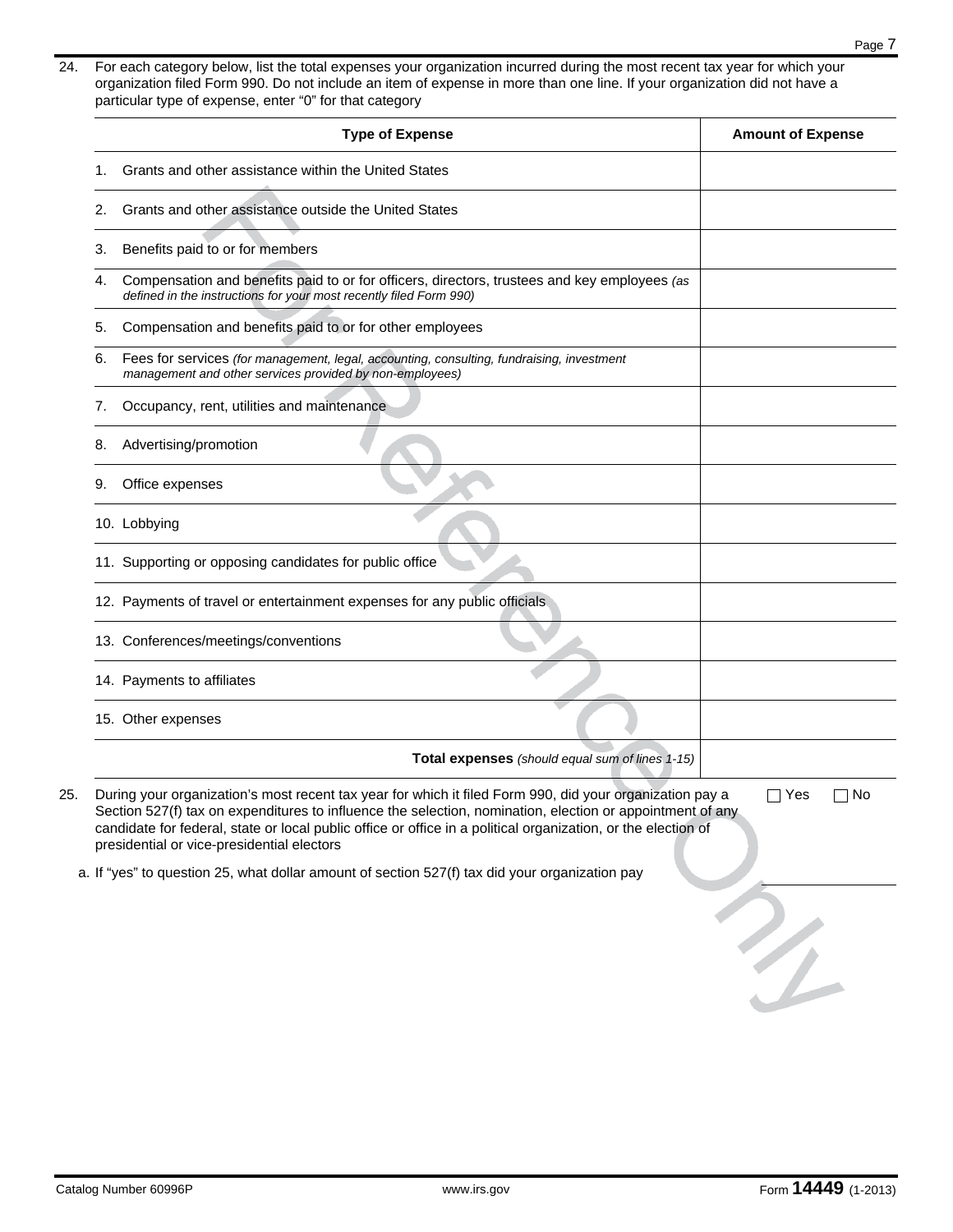## **Part IV – Information About Compensation**

For the remaining questions, answer each question based on the calendar year ending with or within the most recent tax year for which your organization filed Form 990. For instance, if your organization's most recently filed Form 990 was for tax year 2011, answer each question in Part IV based on the 2011 calendar year

26. Did your organization compensate any of its officers, directors, trustees or key employees

| es | No. |
|----|-----|
|    |     |

If "no" to question 26, do **NOT** complete the remainder of the questionnaire. **Refer to the instructions for returning the questionnaire**

27. Complete this table for your organization's six most highly compensated officers, directors, trustees and key employees for the calendar year ending in the most recent tax year for which your organization filed Form 990. For purposes of this questionnaire, report "key employees" and "other compensation" as defined in the instructions for your most recently filed Form 990, Part VII, Section A. If your organization did not pay a certain type of compensation (e.g., other compensation, compensation from related organizations) to a person listed in this table, enter "0" in the box for that type of compensation

|     | <b>Name and Position</b>                                                                                                                                                                                                                                                                                                                                                                                                                                                                                                                                                  | <b>Average Hours</b><br><b>Worked Per Week</b> | <b>Compensation from</b><br><b>Your Organization</b><br>(from Form W-2, box 5<br>and Form 1099-MISC,<br>box 7) | <b>Compensation from</b><br><b>Related</b><br><b>Organizations</b><br>(from Form W-2, box 5<br>and Form 1099-MISC,<br>box 7) | <b>Estimated Amount of</b><br><b>Other Compensation</b><br>from your<br><b>Organization and</b><br><b>Related</b><br><b>Organizations</b> |
|-----|---------------------------------------------------------------------------------------------------------------------------------------------------------------------------------------------------------------------------------------------------------------------------------------------------------------------------------------------------------------------------------------------------------------------------------------------------------------------------------------------------------------------------------------------------------------------------|------------------------------------------------|----------------------------------------------------------------------------------------------------------------|------------------------------------------------------------------------------------------------------------------------------|-------------------------------------------------------------------------------------------------------------------------------------------|
|     |                                                                                                                                                                                                                                                                                                                                                                                                                                                                                                                                                                           |                                                |                                                                                                                |                                                                                                                              |                                                                                                                                           |
|     |                                                                                                                                                                                                                                                                                                                                                                                                                                                                                                                                                                           |                                                |                                                                                                                |                                                                                                                              |                                                                                                                                           |
|     |                                                                                                                                                                                                                                                                                                                                                                                                                                                                                                                                                                           |                                                |                                                                                                                |                                                                                                                              |                                                                                                                                           |
|     |                                                                                                                                                                                                                                                                                                                                                                                                                                                                                                                                                                           |                                                |                                                                                                                |                                                                                                                              |                                                                                                                                           |
|     |                                                                                                                                                                                                                                                                                                                                                                                                                                                                                                                                                                           |                                                |                                                                                                                |                                                                                                                              |                                                                                                                                           |
|     |                                                                                                                                                                                                                                                                                                                                                                                                                                                                                                                                                                           |                                                |                                                                                                                |                                                                                                                              |                                                                                                                                           |
|     | Payments for business use of personal residence<br>Travel for companions<br>Health or social club dues or initiation fees<br>Tax indemnification and gross-up payments<br>Discretionary spending account<br>Personal services (e.g., maid, chauffer, chef)<br>None of the above<br>a. If any of the items in question 28 (other than "None of the above") are checked, did your organization follow □ Yes<br>No<br>a written policy regarding payment, reimbursement or provision of all of the items checked above<br>b. If "no" to question 28a, provide an explanation |                                                |                                                                                                                |                                                                                                                              |                                                                                                                                           |
|     |                                                                                                                                                                                                                                                                                                                                                                                                                                                                                                                                                                           |                                                |                                                                                                                |                                                                                                                              |                                                                                                                                           |
|     |                                                                                                                                                                                                                                                                                                                                                                                                                                                                                                                                                                           |                                                |                                                                                                                |                                                                                                                              |                                                                                                                                           |
|     |                                                                                                                                                                                                                                                                                                                                                                                                                                                                                                                                                                           |                                                |                                                                                                                |                                                                                                                              |                                                                                                                                           |
| 29. | Did your organization's Board of Directors or other authorized governing body approve the compensation of all, some or none of<br>its officers, directors, trustees and key employees                                                                                                                                                                                                                                                                                                                                                                                     |                                                |                                                                                                                |                                                                                                                              |                                                                                                                                           |
|     | All                                                                                                                                                                                                                                                                                                                                                                                                                                                                                                                                                                       | Some                                           |                                                                                                                | None                                                                                                                         |                                                                                                                                           |
| 30. | Did all of your organization's officers, directors, trustees and key employees recuse themselves from<br>$\Box$ Yes<br>∣No<br>discussions of their own compensation or otherwise not participate in the discussions of their own<br>compensation                                                                                                                                                                                                                                                                                                                          |                                                |                                                                                                                |                                                                                                                              |                                                                                                                                           |

29.